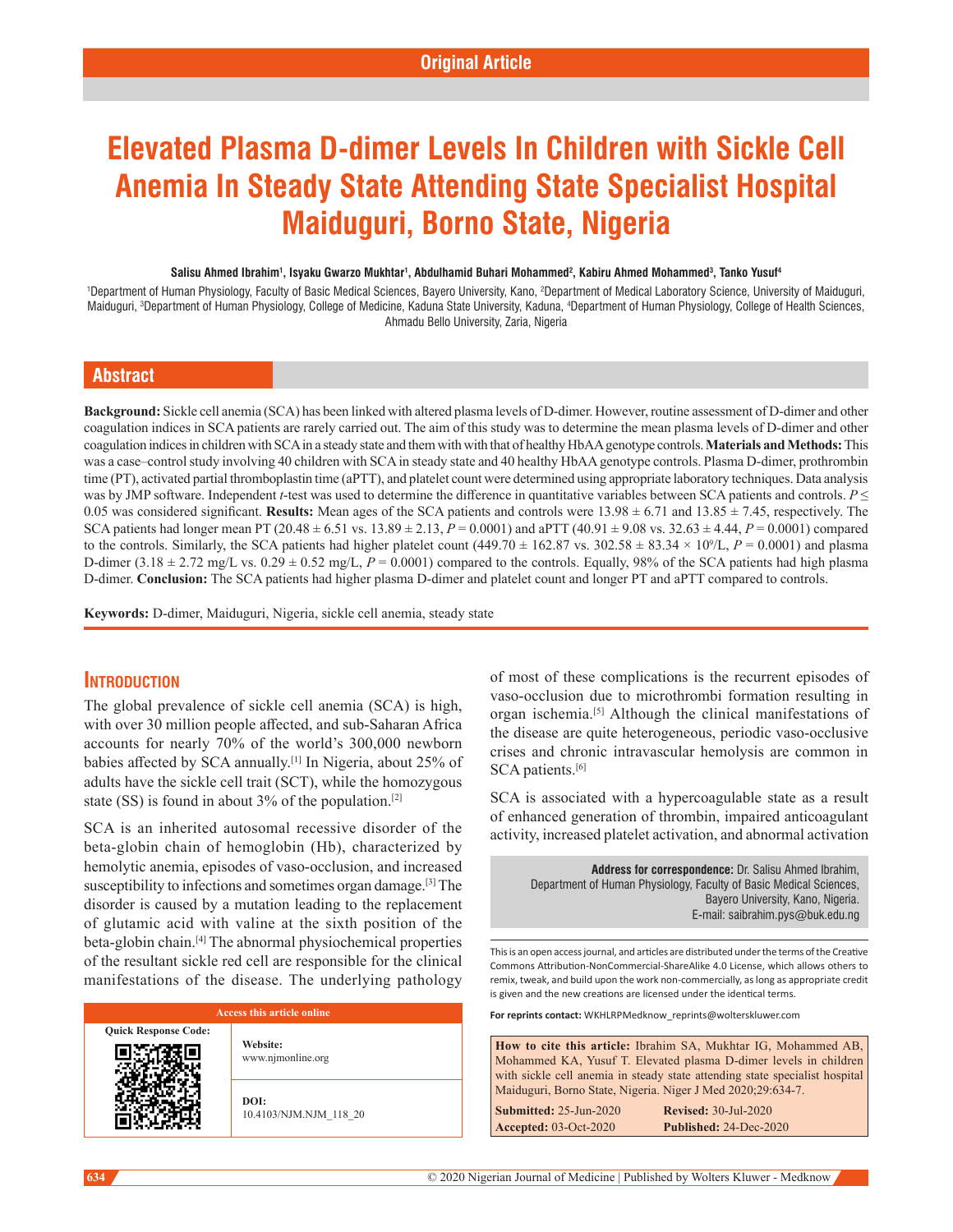of the fibrinolytic system.[7] The enhanced thrombin generation and altered the fibrinolytic system lead to fibrinogen proteolysis and the generation of fibrin degradation products, one of which is plasma D-dimer. Some studies have demonstrated an elevation in plasma D‑dimer and alteration in coagulation indices in SCA patients, especially in steady state.[8-11] Plasma D‑dimer has also been reported to be correlated with many clinical outcomes in the disease.<sup>[12,13]</sup>

However, while a number of previous studies have evaluated plasma D‑dimer levels in SCA patients, the results are contradictory and inconsistent, thus suggesting the possible involvement of multiple pathophysiological mechanisms.<sup>[12,14,15]</sup> In addition, there is a paucity of information on the plasma level of D-dimer in SCA patients in this environment. Furthermore, despite its reported utility in predicting future clinical outcomes, plasma D‑dimer is not routinely assessed in SCA patients. The aim of the study was to determine the mean plasma levels of D‑dimer and other coagulation indices in children with SCA in a steady state and compare with that of healthy HbAA genotype controls.

# **Materials and Methods**

#### **Study area**

The study was carried out at the sickle cell clinic of the State Specialist Hospital Maiduguri, Borno State, North-East Nigeria. The clinic runs weekly, mainly on Tuesdays with an inflow of ten to twenty patients per visit.

#### **Study population and design**

This case–control study involves SCA children in steady state and healthy HbAA genotype controls. Steady state was defined as the absence of acute painful crisis or any changes due to therapy for at least four consecutive weeks after a previous painful crisis.[13] A simple random sampling technique using a random number table was used to recruit the patients and an equal number of age‑ and sex‑matched healthy HbAA controls were recruited.

#### **Inclusion criteria**

Participants are known to be SCA patients based on Hb electrophoresis results showing SS, who:

- i. Fall within the age range of 4–15 years
- ii. Were in steady state
- iii. Not on oral anticoagulant therapy.

#### **Exclusion criteria**

- i. Those with other hemoglobinopathies (based on history and clinical examination)
- ii. HIV‑positive patients
- iii. Patients known to be hepatitis B positive or those with chronic liver disease from any cause.

#### **Sample size determination**

The sample size for the study was determined using G\*Power computer software version 3.1.9.4.<sup>[16]</sup> Mean  $\pm$  standard deviation (SD) plasma D-dimer in HbSS patients in steady state and HbAA subjects of  $51.72 \pm 34.12$  and  $37.25 \pm 34.85$ , respectively, from a previous study by Ekwere *et al.*[12] was used which gave an effect size (d) of 0.4196. Using this effect size,  $\alpha$  level of significance of 0.05, and the statistical power of 0.8, we obtained a sample size of 78.

## **Ethical clearance**

Ethical clearance was obtained from the Ethics and Research Committee of the State Specialist Hospital, Maiduguri, with reference number: SSH/GEN/641/VOL. 1. Since the participants were minors, written informed consent was obtained from their respective parents/guardians as appropriate.

#### **Data collection**

Interviewer‑administered data capture form was used to obtain sociodemographic, anthropometric, and laboratory data of the participants.

#### **Anthropometric data**

Weight was measured using a bathroom weighing scale with barefoot and light clothes. Height was measured in centimeter which was converted to meter scale. The body mass index (BMI) was calculated from the weight and height obtained using a formula: BMI = weight in kg/height in *M*<sup>2</sup> .

#### **Laboratory procedures**

A total of 8 ml of venous blood was drawn using a vacuum container (vacutainer) needle and emptied into two separate containers: 4.5 ml into trisodium citrate containing 3.2% sodium citrate for coagulation assays and 3.5 ml into ethylenediaminetetraacetic acid for hematological analysis. D-dimer was determined using enzyme-linked immunosorbent assay fluorescence immune assay kit (Guangzhou Wondfo Biotech Co., Ltd., Guangzhou, China) according to the manufacturer's instructions. The test is based on fluorescence immunoassay techniques of antigen-antibodies reaction. When the sample is added into the sample well of the test cartridge, the flourescence-labelled detector D-dimer antibodies on the sample pad bind to D-dimer antigens in the plasma and form immune complexes. These complexes are then detected by fluorescence immunoassay.

Prothrombin time (PT) and activated partial thromboplastin time (aPTT) were determined using HumaClot Junior, a semi-automated coagulation machine with reference number 18,680 SN‑HC‑6281 (Human Gesellschaft für Biochemica und Diagnostica mbH Max‑Planck‑Ring; Wiesbaden, Germany) according to the manufacturer's instructions using PT reagent (Chemelex, S. A. Barcelona, Spain).

Platelet count was determined by direct current impedance method with hydrodynamic focusing using Sysmex Automated Hematology Analyzer XN550 (Sysmex Middle East FZ‑LLC, Dubai Healthcare City, Dubai, UAE) as described by Simmons *et al*. [17]

#### **Data analysis**

Data were analyzed using JMP statistical software version 11 (SAS Institute Inc., NC, USA). Independent *t*-test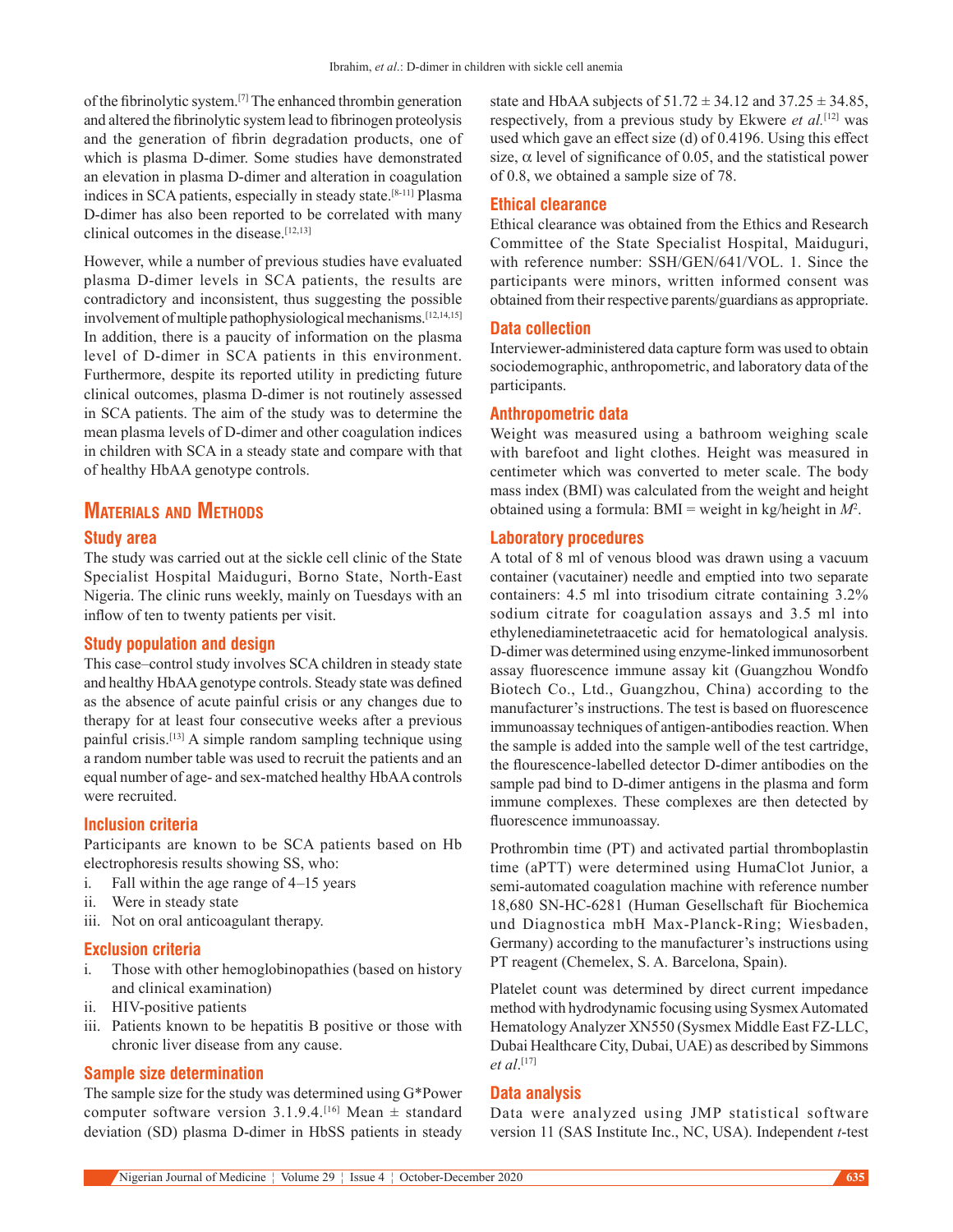was used to compare the mean values between the two groups, and Pearson's correlation coefficient was used to determine the linear relationship between D‑dimer and other coagulation indices among SCA patients. The results were presented as mean  $\pm$  SD and *P*  $\leq$  0.05 was considered statistically significant.

# **Results**

A total of 80 participants consisting of 40 SCA patients in a stable state and 40 healthy HbAA children were recruited. The mean age of the SCA patients and the healthy controls was  $13.98 \pm 6.71$  and  $13.85 \pm 7.45$  ( $t = 0.126$ ,  $P = 0.9374$ ), respectively.

The SCA patients had significantly higher plasma D-dimer  $(3.18 \pm 2.72 \text{ vs. } 0.29 \pm 0.52, t = 6.59, P = 0.001)$  and platelet count (449.70 ± 162.87 vs. 302.58 ± 83.34, *t* = 5.08,  $P = 0.0001$ ) compared to healthy controls, respectively. Similarly, the SCA patients had prolonged PT ( $20.48 \pm 6.51$  vs.  $13.89 \pm 2.13$ ,  $t = 6.08$ ,  $P = 0.0001$ ) and aPTT (40.91  $\pm$  9.08 vs.  $32.63 \pm 4.44$ ,  $t = 5.28$ ,  $P = 0.0001$ ) compared to the healthy controls, respectively. The results of coagulation parameters of the subjects are shown in Table 1.

Using a reference value of plasma D-dimer of  $0.4-0.5$  mg/L, about 98% of the SCA patients had higher plasma D‑dimer to the control's 8% ( $\chi^2$  = 65.66, *P* = 0.0001) [Table 2].

D‑dimer did not correlate with any other coagulation index among SCA patients [Table 3].

# **Discussion**

This study investigated plasma levels of D-dimer and other coagulation indices among children with SCA in a steady state. Coagulation profile including platelet count, PT, aPTT, and plasma D‑dimer levels were assessed for both SCA patients and controls. We found a significantly higher mean platelet count among the SCA patients in steady state compared to the controls. Several studies have linked SCA with increased platelet activation.[13,18,19] The higher platelet count observed in the SCA patients is believed to be due to increased release of markers of platelet activation, associated functional asplenia, and failure or lack of splenic sequestration of platelets.[7,20,21]

Our study demonstrated longer PT and aPPT among SCA patients compared to the controls. This is similar to what was reported by Chinawa *et al*. [22] among SCA patients in Nigeria. The prolongation in PT and aPTT in SCA patients observed in this study could be due to elevated platelet and thrombin levels, which activate the intrinsic clotting pathway even under normal conditions, thus leading to consumption of a number of clotting factors.[7] Liver injury and Vitamin K deficiency could also impair the former's ability to synthesize and release new clotting factors as rapidly as they are consumed, thus leading to relative deficiency.[23,24] Indeed, PT tests the integrity of Vitamin K‑dependent factors such as II, V, VII, and X, while aPTT tests that of factors such as VIII, IX, and  $XI$ <sup>[25]</sup> Most of these factors play significant roles in the intrinsic coagulation pathway.

| Table 1: Mean coagulation parameters of the participants |  |  |  |
|----------------------------------------------------------|--|--|--|
|----------------------------------------------------------|--|--|--|

| Variable                              | Mean $\pm$ SD ( <i>n</i> = 40) | <b>Test</b>        | Ρ         |           |
|---------------------------------------|--------------------------------|--------------------|-----------|-----------|
|                                       | Hb-SS                          | Hb-AA              | statistic |           |
| PT(s)                                 | $20.48 \pm 6.51$               | $13.89 \pm 2.13$   | 6.08      | $0.0001*$ |
| aPTT(s)                               | $40.91 \pm 9.08$               | $32.63\pm4.44$     | 5.28      | $0.001*$  |
| Platelet<br>$(\times 10^9/\text{mL})$ | 449.70±162.87                  | $302.58 \pm 83.34$ | 5.08      | $0.0001*$ |
| D-dimer<br>(mg/L)                     | $3.18\pm2.72$                  | $0.29 \pm 0.52$    | 6.59      | $0.0001*$ |

\*Statistically significant variable. Statistically significant variable, PT: Prothrombin time, aPTT: Activated partial prothrombin time, SD: Standard deviation, Hb: Hemoglobin

|  | Table 2: Association between plasma D-dimer values and |  |  |  |
|--|--------------------------------------------------------|--|--|--|
|  | sickle cell status                                     |  |  |  |

| <b>Variable</b> | HbSS, $n$ $\left(\% \right)$ | HbAA, $n$ $\left(\% \right)$ | $\gamma^2$ | P      |
|-----------------|------------------------------|------------------------------|------------|--------|
| Normal          | 1(2.5)                       | 37 (92.5)                    | 65.66      | 0.0001 |
| High            | 39 (97.5)                    | 3(7.5)                       |            |        |
| Hh: Hemoolohin  |                              |                              |            |        |

mogi

| Table 3: Correlation between D-dimer and other              |  |
|-------------------------------------------------------------|--|
| coagulation parameters among sickle cell anemia<br>patients |  |
|                                                             |  |

| <b>Variable</b> | R         | P      |
|-----------------|-----------|--------|
| <b>PT</b>       | 0.0424    | 0.7949 |
| aPTT            | $-0.0586$ | 0.7193 |
| Platelet        | $-0.1353$ | 0.4053 |
| $\mathbf{r}$    |           |        |

PT: Prothrombin time, aPTT: Activated partial prothrombin time

The mean D-dimer level in the SCA patients in steady state was found to be significantly higher compared to the controls. This indicates a hyperactive coagulation system with activation of fibrinolytic activity leading to generation of fibrin degradation products like D‑dimer. Various studies involving SCA in steady state have reported higher plasma D-dimer levels.<sup>[13,26,27]</sup> However, Philips *et al*. [28] have documented lower plasma D‑dimer levels, while Ekwere *et al*. [12] found no significant difference in the mean plasma D-dimer values of SCA patients compared to healthy controls. The differences observed between our results and others may be due to differences in research methodologies and the sample size employed. We found no correlation between D-dimer and other coagulation indices among SCA patients.

Patients with SCA exhibit increased plasma levels of prothrombin fragment and thrombin–antithrombin complexes, which are markers of thrombin generation.<sup>[7]</sup> Plasma from patients with sickle cell disease exhibits higher thrombin peak height, thrombin generation rates, and endogenous thrombin potential compared to age-matched controls.<sup>[29,30]</sup> Recent studies have suggested that the increased thrombin generation observed in SCA not only leads to thrombotic complications but also contributes to vascular inflammation and multiple organ damage in mouse models of the disease.<sup>[20,31]</sup> Indeed, it has been reported that red blood cell-mediated